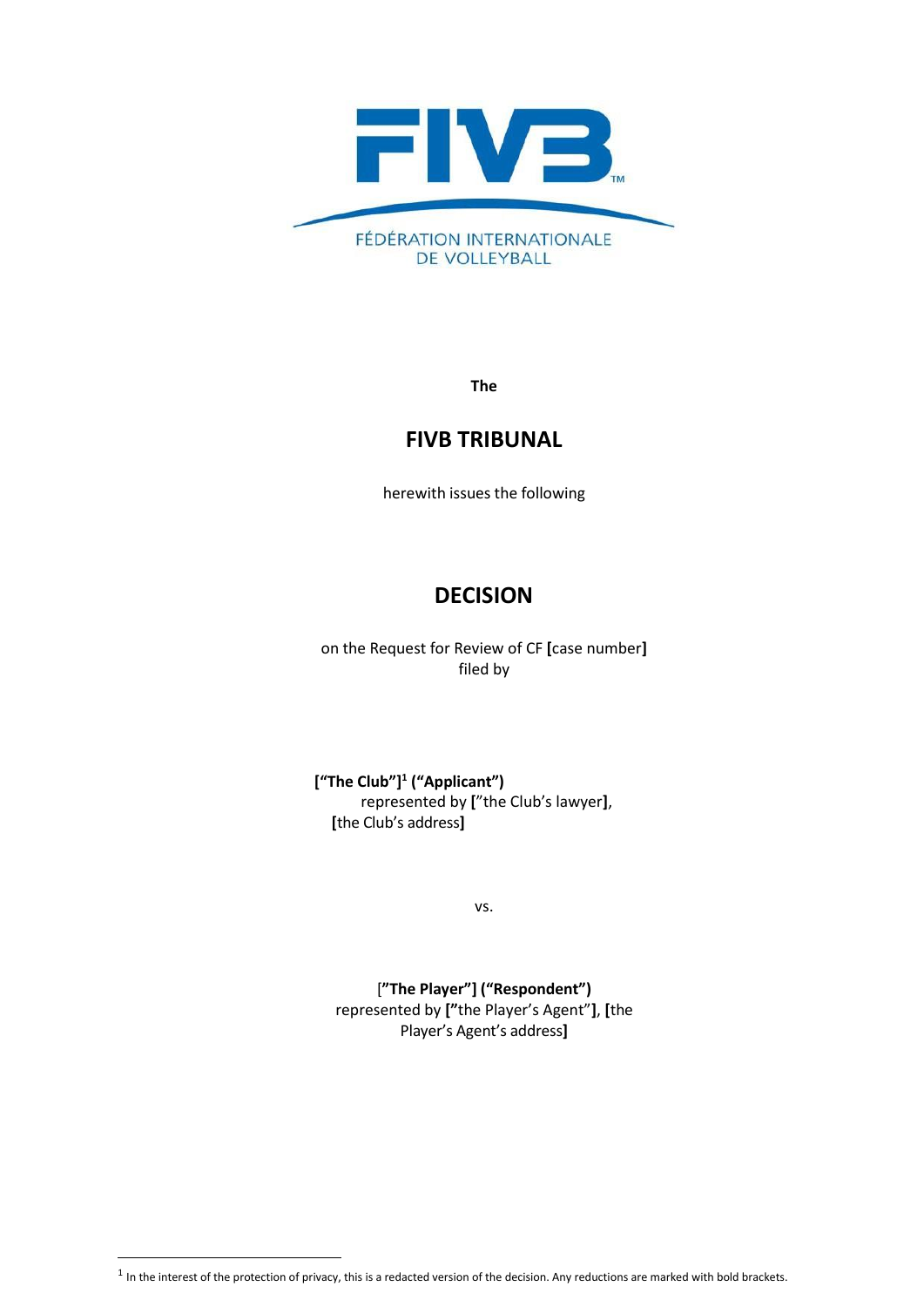# **1. The Parties**

- 1. The Applicant is a professional volleyball club with its legal seat in **[**the Club's Place and Country**]**.
- 2. The Respondent is a professional volleyball player from **[**the Player's Country**]**.

## **2. The FIVB Tribunal Panel**

3. Article 1.5 of the FIVB Tribunal Regulations (hereinafter the "Regulations") provides as follows:

*"1.5 Cases before the FIVB Tribunal shall be heard by the Chairperson and two (2) other members, appointed by the Chairperson. If one or more of the members is unavailable or ineligible due to reasons of conflict (see Article 9) the Chairperson shall appoint another member. However, in the event that a case only involves parties from the same Confederation, that case shall be heard by the judge from that Confederation as a single judge unless a hearing by a three (3)‐member FIVB Tribunal is requested by one of the parties. If that member has the same nationality as one of the parties, is unavailable or ineligible due to reasons of conflict (see Article 9) he/she shall be replaced by the substitute member from the same Confederation. If both the member and the substitute member from the Confederation in question have the nationality of one of the parties, the FIVB President shall appoint ad‐hoc a neutral judge from the same Confederation provided that he/she possesses the qualifications set out in Article 1.3 above".*

- 4. Because the parties come from different confederations, this Request for Review will be heard by a Panel appointed by the Chairman. Because the Chairman of the FIVB Tribunal was no longer sitting on the FIVB Tribunal when this case was initiated, the Vice Chairman of the FIVB Tribunal, Mr. Liu Chi from China, is acting Chairman (hereinafter "Chairman") on the present case.
- 5. On **[**date**]**, the Chairman appointed Mr. Piotr Stolarski from Poland and Lic. Carlos J. Beltran from Puerto Rico as members of the FIVB Tribunal Panel (hereinafter the "Panel") for the present case.

#### **3. Facts and Proceedings**

#### **3.1 Background Facts**

- 6. On **[**date**]**, the Applicant and the Respondent entered into a pre‐contract in which the Respondent agreed to offer his services to the Applicant's team for the **[**year**]**/**[**year**]**and **[**year**]**/**[**year**]** seasons in exchange for a salary of EUR 550,000 net total (hereinafter the "Pre‐Contract").
- 7. The Contract contained the following relevant provisions:
	- *"3. SALARY COMPENSATION*

*The Club Agrees to pay the Player as follows:*

FIVB Tribunal Decision 03/2016 **page 2/16** page 2/16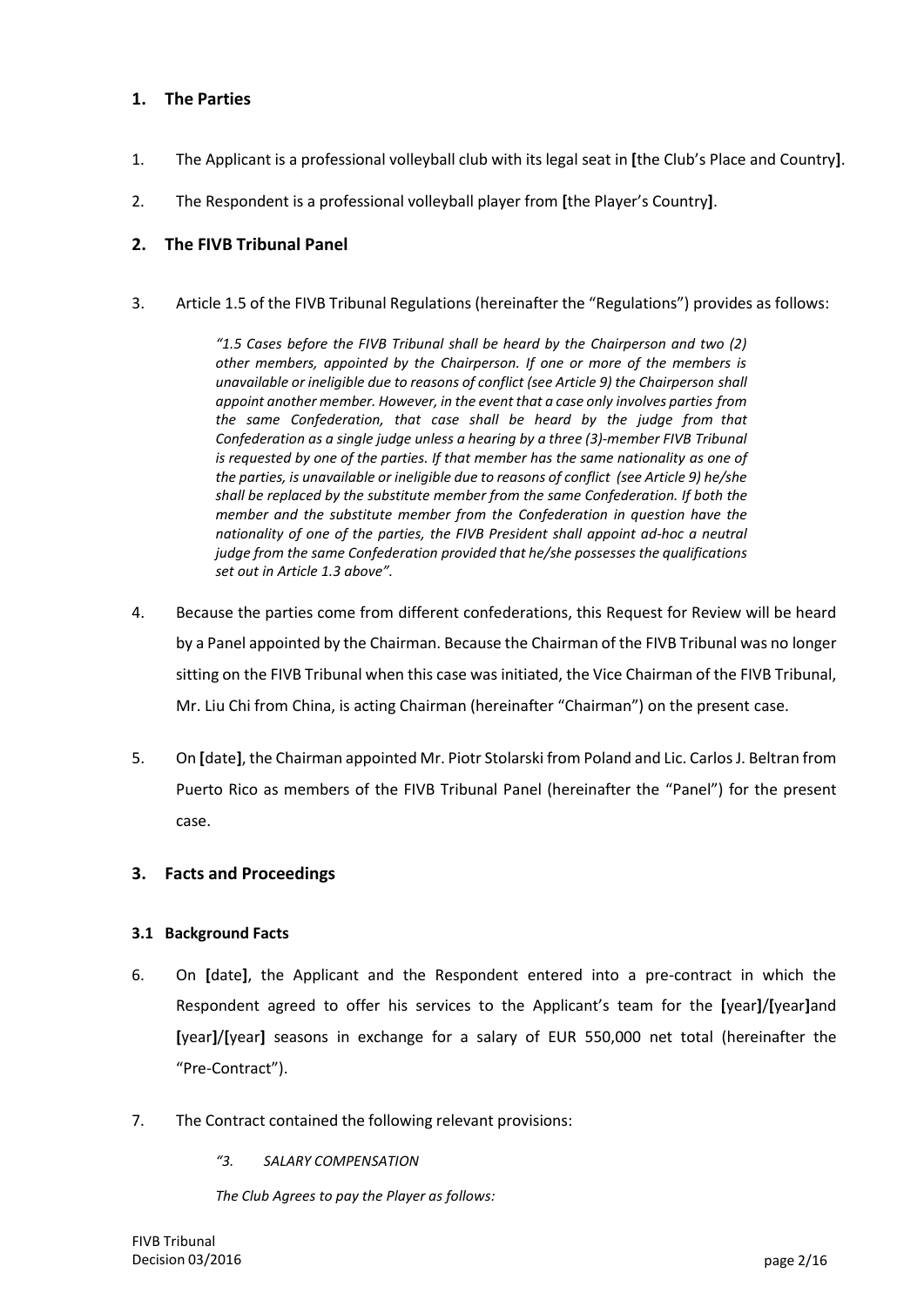*[year]/[year]4 EU 550,000 euro net of taxes[year]/[year] EU 550,000 euro net of taxes 5. CURRENCY OF PAYMENT*

*Compensation for the Agreement shall be made in euros"* [sic]

- 8. On **[**date**]**, the Applicant and the Respondent entered into a contract in which the Respondent agreed to offer his services to the Applicant's team for the **[**year**]**/**[**year**]** and **[**year**]**/**[**year**]** seasons in exchange for a salary of EUR 50,000 net (hereinafter the "Employment Contract").
- 9. The Employment Contract contained the following relevant provisions:

*"6.2 All disputes that arise between the Parties from this Employment Contract shall be settled in accordance with the procedure established by the current legislation of the [Club's Country] Federation.*

[…]

*SUPPLEMENT no. 1*

*To the Employment Agreement dated [date]*

[…]

*1. For the fulfillment of the obligations stipulated in the Employment Agreement dated [date], the Employer pay the Employee the remuneration in the net amount of 5,000 (five thousand) euro per month. The aggregate value of the Agreement constitutes the net amount of 50 000 (fifty thousand) euro.*

*2. The following bonus payments are approved for the Employee:*

*1 st place in the Championship of [Club's Country]: 30,000 (thirty* 

*thousand) euro.*

*2 nd place in the Championship of [Club's Country]: 20,000 (twenty* 

*thousand) euro.*

*3 rd place in the Championship of [Club's Country]: 10,000 (ten thousand)*

*euro.*

*1 st place in the [Club's Country]Cup: 30,000 (thirty thousand)* 

*euro.*

*2 nd place in the [Club's Country] Cup: 20,000 (twenty* 

*thousand) euro.*

*3 rd place in the [Club's Country] Cup: 10,000 (five thousand)*

*euro/*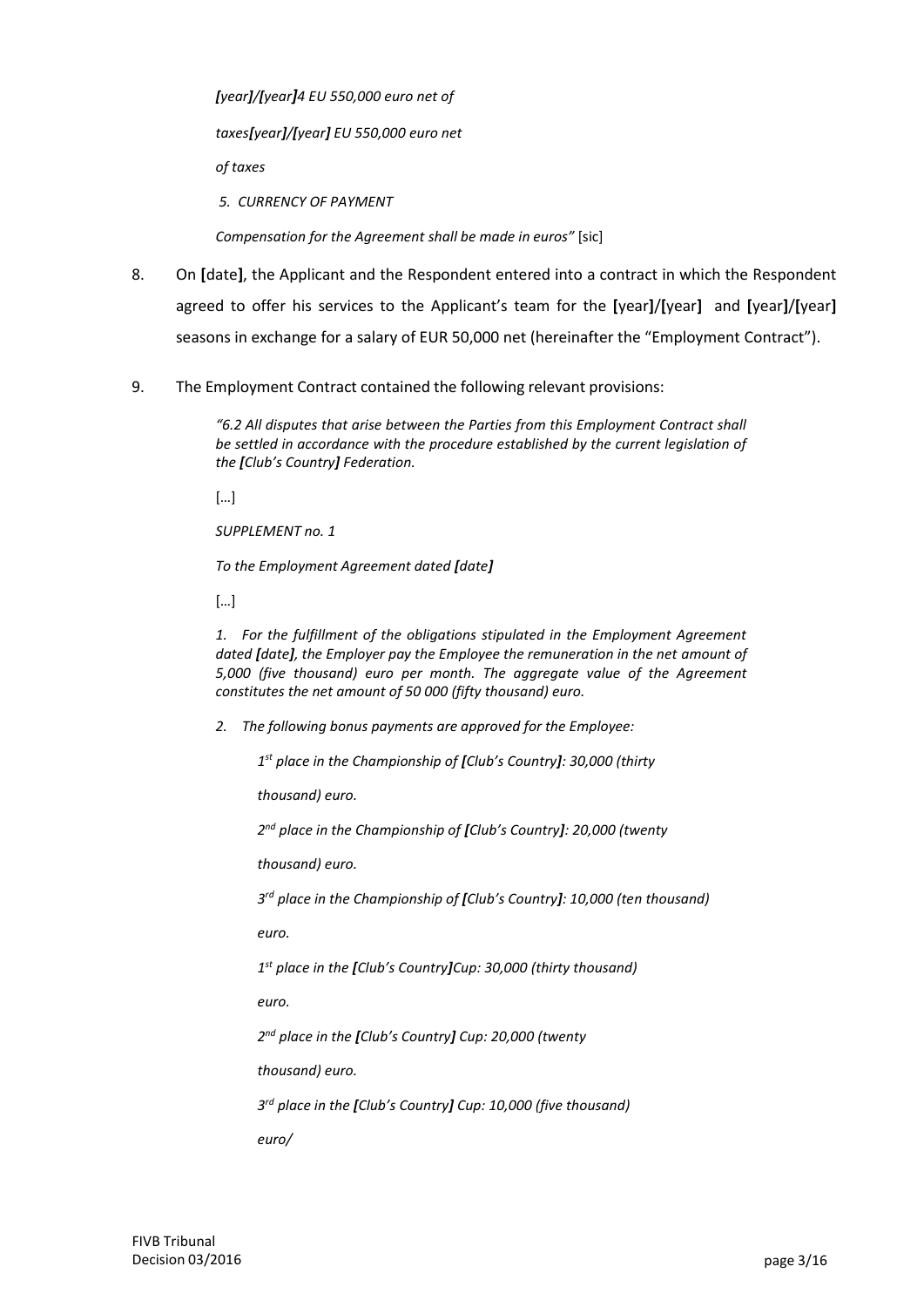*5. All sums specified in clauses 1,2,3 and 4 of the present Supplement shall be paid to the Employee as net amounts, any related taxes and charges shall be paid by the Employer beyond the amounts, specified in the present Supplement;" [sic]*

- 10. On [date], [date], [date], [date], [date], [date], [date], [date], [date], [date], [date]and [date], the Applicant issued an "*Act of rendered services"* (hereinafter "Acts") because the Respondent's *"Agent has rendered services pointed for the transferring the professional sportsman: [the Player]…aimed of participation at the [national league] of [the Club's Country] [year]‐[year]"* (sic). According to these Acts, the Respondent's Agent was entitled to a commission for these services in the amount of EUR 131,000 (for the first Act of each season) or EUR 100,000 (for every other Act issued).
- 11. Starting in **[**date**]**, the Applicant fell behind in its payments to the Respondent due to lack of funding.
- 12. The Respondent and his Agent met with the Applicant's General Manager several times in an effort to resolve this issue.
- 13. From **[**date**]** until the end of the **[**year**]**/**[**year**]**season, the Respondent only received a few partial payments.
- 14. The Respondent practiced with the Applicant's team and played in all of the Applicant's team's games during the **[**date**]**/**[**date**]** season.

# **3.2 The Proceedings before the FIVB Tribunal**

- 15. On **[**date**]**, the FIVB issued a decision in the present manner in accordance with Article 45.11 of the FIVB Sports Regulations (hereinafter the "Decision") ruling that the Applicant owed the Respondent the amounts of EUR 35,000 and CHF 500, which the Applicant was ordered to pay by **[**date**]**. The Applicant was notified of the Decision on **[**date**]**.
- 16. On **[**date**]**, the Respondent's Agent requested information from the FIVB LegalDepartment as to how to proceed with a review of the FIVB's decision in the present case.
- 17. On **[**date**]**, the FIVB Legal Department provided the Respondent's Agent with the relevant information regarding proceedings before the FIVB Tribunal and directed him to thepublicly available FIVB Tribunal Regulations.
- 18. On **[**date**]** the Applicant informed the FIVB Legal Department that it had prepareda Request for

FIVB Tribunal Decision 03/2016 **page 4/16** page 4/16 Review and requested the relevant account information in order to pay the handling fee.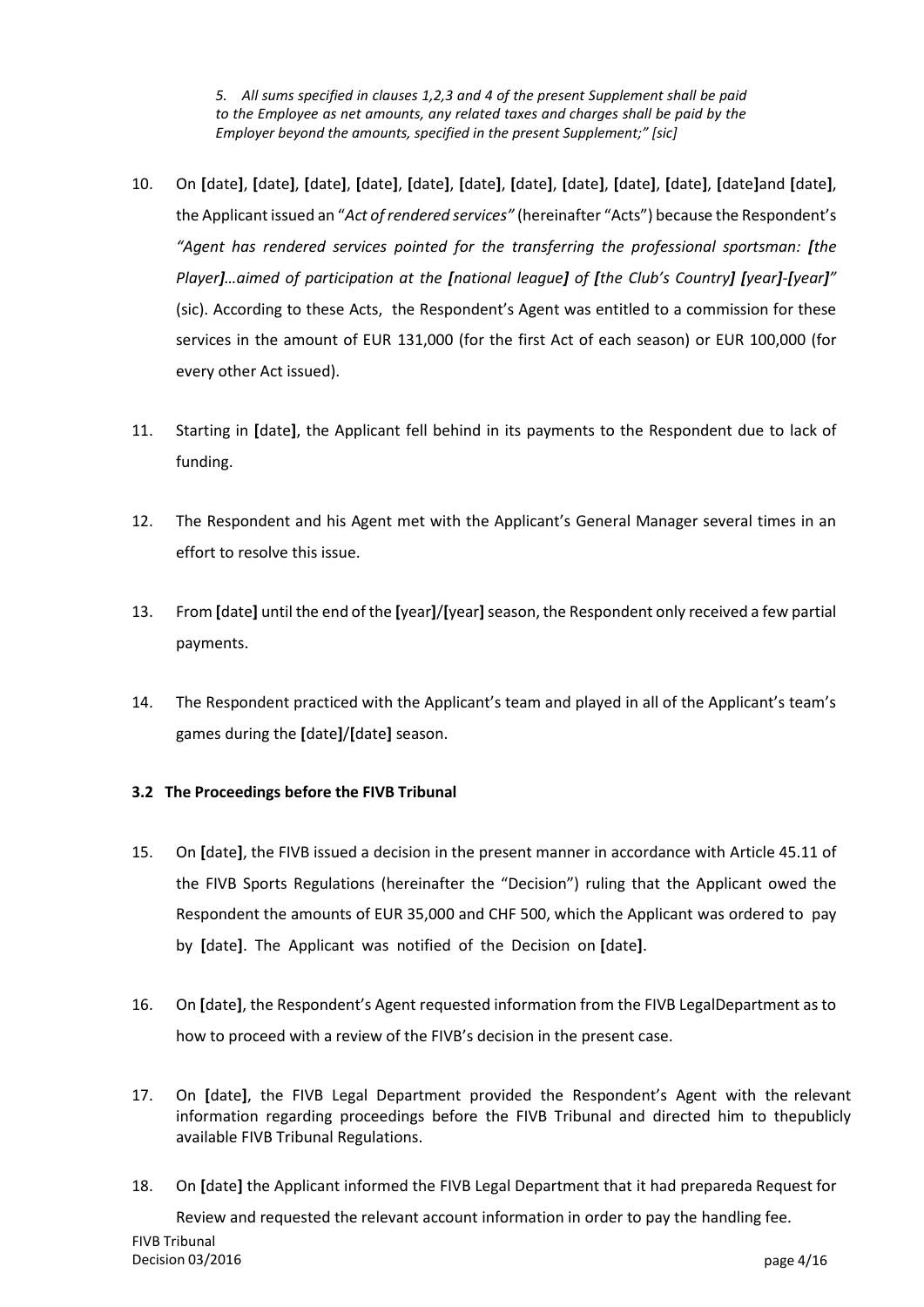- 19. On the same day, the FIVB Legal Department provided the Applicant with the same information that it provided to the Respondent's Agent, which included the requested account information.
- 20. On **[**date**]**, the Respondent's Agent requested a five day extension to file its Request for Review due the Respondent's Agent's travel schedule and a national holiday in **[**the Player's Country**]**.
- 21. On the same day, the FIVB Legal Department responded with the following:

## *"Thank you for your email.*

*Article 45.11.2(a) of the FIVB Sports Regulations states that a Request for Review be submitted within fourteen (14) days from notification of the decision to the FIVB Tribunal. Consequently, neither the FIVB administration nor the FIVB Tribunal have the authority to grant an extension tothe above mentioned deadline. Please note that a failure to comply with the requirements of Article 45.11.2 of the FIVB Sports Regulations and the FIVB Tribunal Regulations will result in the Request for Review being declared inadmissible*

*Thank you very much for your attention in this matter."*

- 22. On **[**date**]**, the Applicant filed its Request for Review, which included its "Requestfor Review", a Certificate from the Applicant's bank regarding the payments allegedly made to the Respondent, the Employment Contract, and proof of payment of the handling fee.
- 23. On **[**date**]**, the FIVB Tribunal acknowledged receipt of the Request for Review and invited the Respondent to submit his Answer by no later than **[**date**]**.
- 24. On **[**date**]**, the Respondent submitted his Answer and Request for Review with accompanying documentation.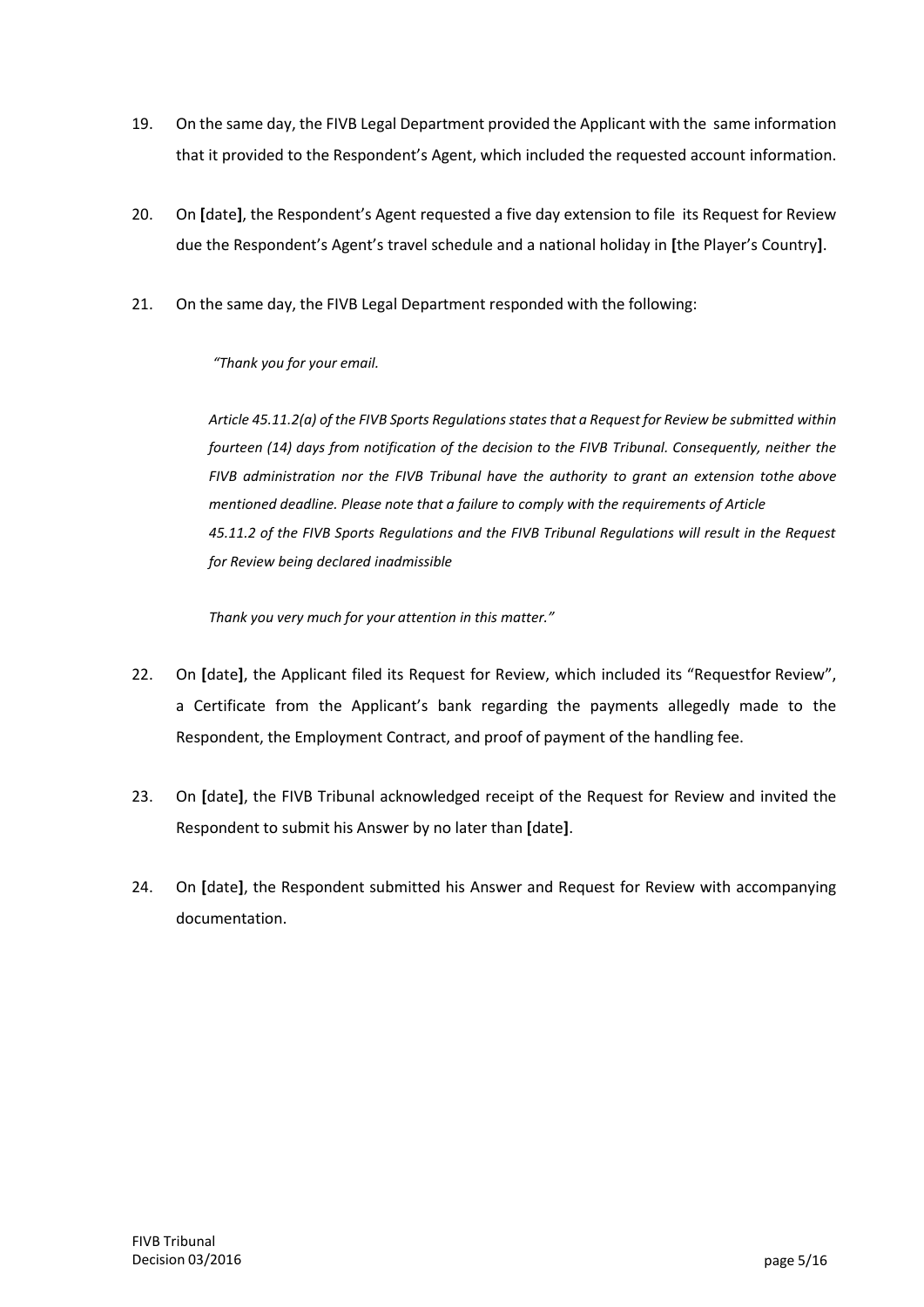25. On **[**date**]**, the FIVB Tribunal acknowledged receipt of the Respondent's Answer and Request for Review and stated that the Respondent's Answer would be forwarded to the FIVB Tribunal for its review. Regarding the Respondent's Request for Review, the FIVB issued the following Procedural Order:

#### *"PROCEDURAL ORDER*

*in the matter*

**[**The Player**]** *(***[**the Player's Country**]***) v.* 

**[**the Club**]** *(***[**the Club's Country**]***)*

#### *[RfR [case number] ‐ CF [case number]]*

*WHEREAS, according to Article 45.11.2(a) of the FIVB Sports Regulations, an affected party may request that his/her case be reviewed by the FIVB Tribunal by filing a Request for Review within fourteen (14) days from notification of the decision;*

*WHEREAS, the Player was notified of the decision on [date]and, thus, the Player had until [date]to file a Request for Review;*

*WHEREAS, on [date], the Player requested a five (5) day extension of the deadline to file his Request for Review with the FIVB;*

*WHEREAS, on the same day, the FIVB responded by informing the Player that neither it nor the FIVB Tribunal had the authority to grant an extension of the deadline and that a failure to comply Article 45.11.2 of the Sports Regulations and the FIVB Tribunal would result in the Request for Review being declared inadmissible;*

*WHEREAS, on [date], the Player filed his Request for Review;*

#### *DECISION*

*The FIVB Tribunal finds that the Player's Request for Review must be declared inadmissible because it was filed on [date], which was after the [date]deadline. The FIVB explicitly informed the Player that the deadline could not be extended and that his Request for Review would be declared inadmissible if he did not comply with Article 45.11.2(a). The Player made the consciousdecision, despite this*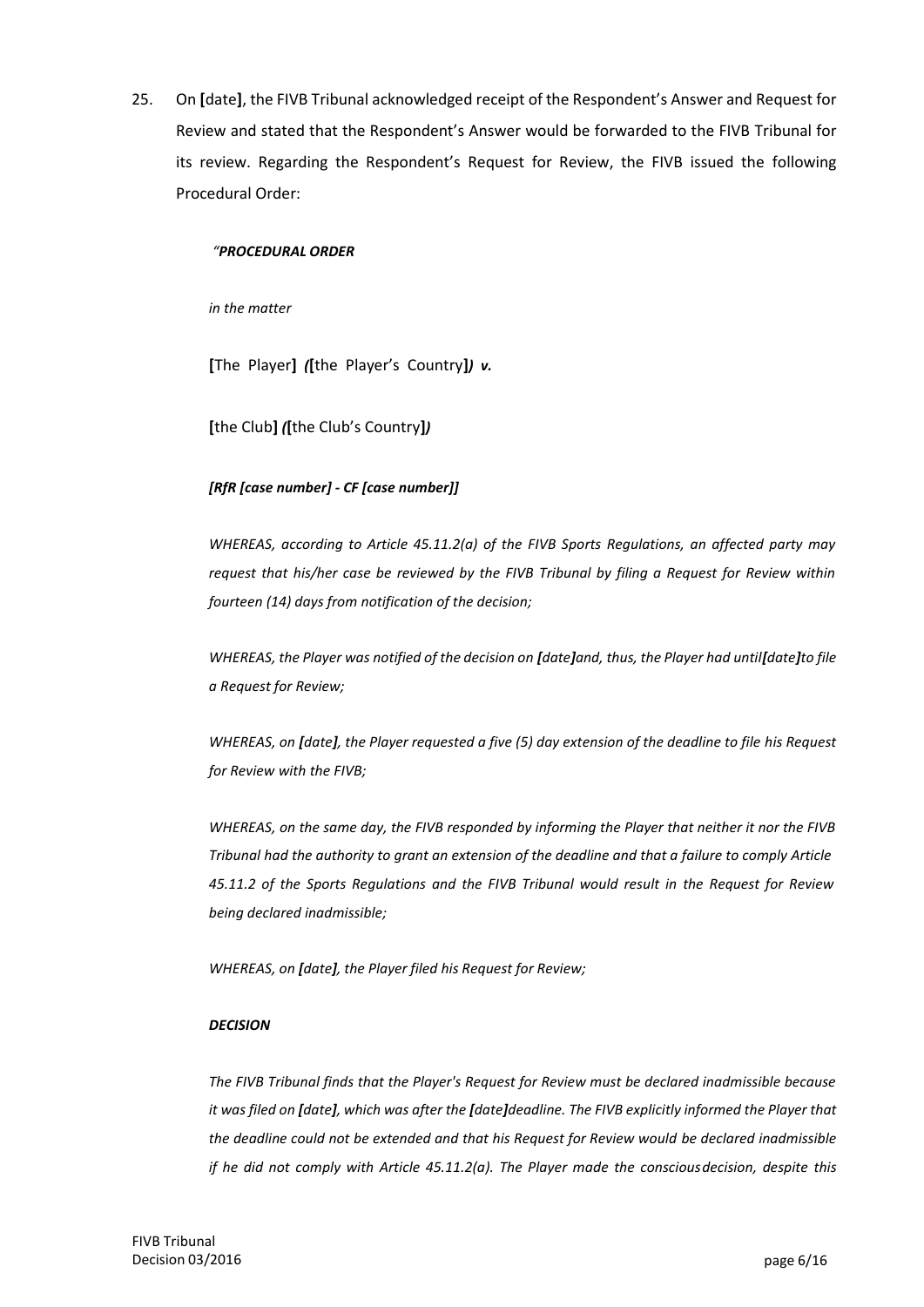*warning, to file the claim after the deadline provided based on Article 45.11.2(a). Thus, the Player has to bear the responsibility for this decision. Consequently, the FIVB Tribunal shall not* [admit] *the Player's Request for Review."*

26. On **[**date**]**, the Respondent's Agent provided an unsolicited submission in which he challenged the authenticity of the Applicant's documentation and business practices and objected to the fact that the Respondent's Request for Review was declared inadmissible.

# **4. The Parties' Submissions**

27. The following section provides a brief summary of the Parties'submissions and does not purport to include every contention put forth by the Parties. However, the Panel has thoroughly considered all of the evidence and arguments submitted by the Parties, even if no specific or detailed reference has been made to those arguments in this section.

#### **4.1 The Applicant's Request for Review**

- 28. First, the Applicant concluded an agreement with **[**name of a bank**]** (hereinafter "Bank"), which required the Bank to transferthe individual amounts owed to each of the Applicant's employees, including the Respondent. Thus, in the first instance, the Club did not have any evidence of the payments made to the Respondent. In the present proceedings, the Applicant obtained a certificate from the Bank (hereinafter "Bank Certificate") proving the amounts transferred to the Respondent. Taking into account the exchange rate as provided in the Employment Contract and based on the taxes that it was required to withhold in accordance with **[**the Club's Country**]** law, the Applicant claimed that the Respondent was entitled to a total of EUR 49,821.00 in salary and bonuses under the Termination Agreement. After reviewing the Bank Certificate, the Applicant contended that it only owed EUR 33,247.00 to the Respondent as demonstrated by the difference between the total salary that the Respondent was entitled to and the payments proven by the Bank Certificate.
- 29. Second, the Applicant contended that the FIVB Tribunal did not have competence to decide the present dispute because the Respondent was engaged in labour activities within theterritory of **[**the Club's Country**]** and, thus, this dispute was governed by **[**the Club's Country**]** law. The Employment Contract provided that any dispute between the Parties had to be in a manner established by the legislation of the **[**the Club's Country**]**. Articles 381 and 382 of the **[**the Club's Country**]**Labour Code establishes that all individual labour disputes between an employer and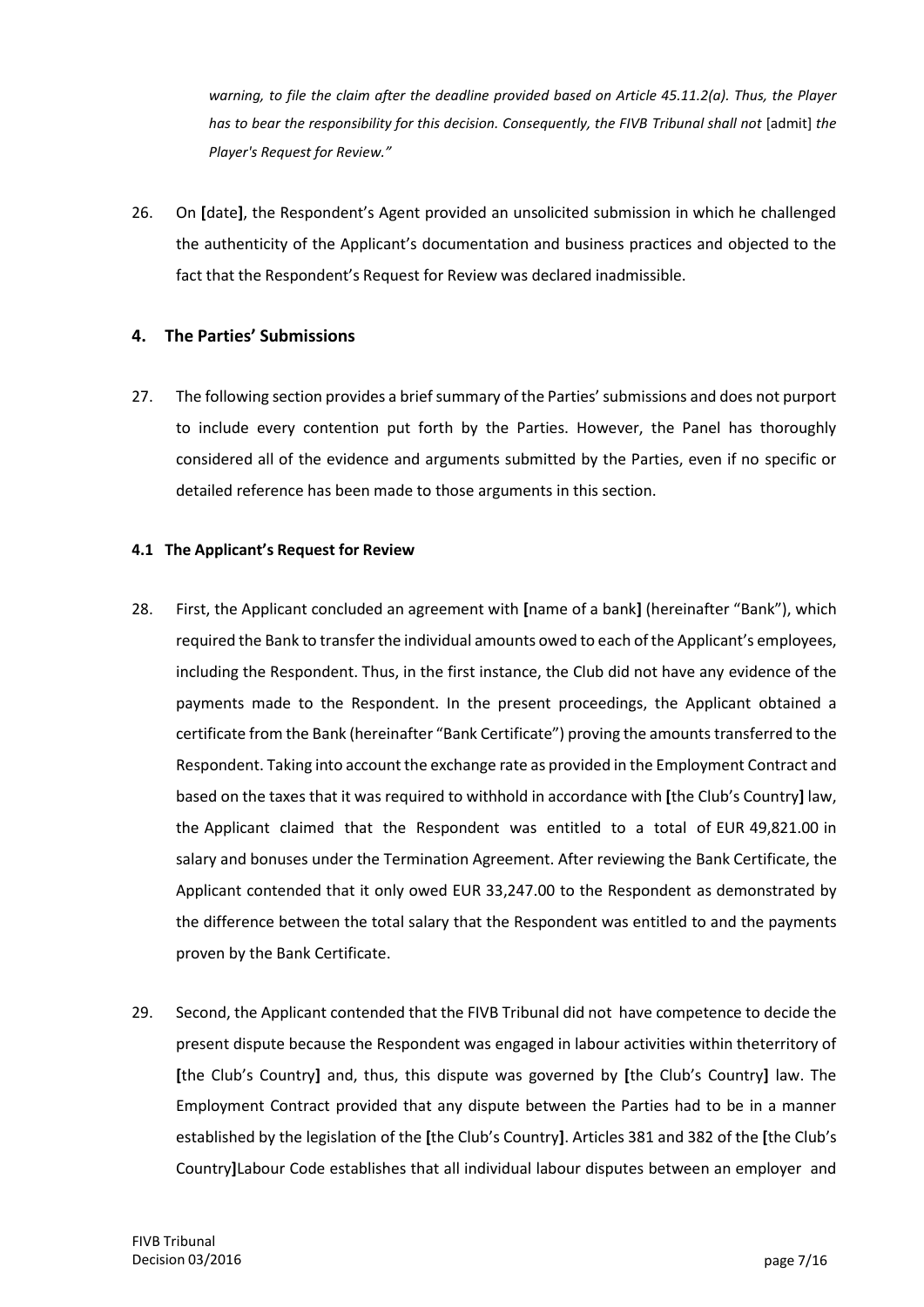employee on the application of **[**the Club's Country**]** labour law, including the present dispute, must be submitted to a labour dispute commission or a court in **[**the Club's Country**]**.

30. The Applicant requests the following relief:

*"Considering the foregoing, in accordance with FIVB Tribunal Regulations, you are kindly requested to cancel the FIVB decision dated [date]on the matter of [the Player]vs. [the Club]" (CF 46/2015), particularly concerning the obligation of the Club to pay to the Player 35,000.00 Euro and 500 CHF."* (sic)

### **4.2 The Respondent's Answer**

- 31. The Respondent first noted that he filed a complaint for EUR 435,000 on behalf of himself and his Agent and noted that the FIVB's decision should be revised to include EUR 400,000 that was requested as the Agent's claim because that amount also belongs to the Respondent. The Employment Contract and the Acts, which represented payments made under a contractsigned by the Respondent's Agent, were interconnected. The Employment Contract would not exist without a contract signed by the Respondent's Agent but the value from a contract signed by the Respondent's Agent also belongs to the Respondent which was demonstrated bythe signed declaration provided by the Respondent, the Pre‐Contract, and the payment vouchers signed in the Agent's name for the Respondent.
- 32. The FIVB cannot refuse the Respondent's request regarding the amounts owed to his Agent because this type of arrangement in which payments are split into an employment contract and other sports rights contract is common in international volleyball in order to economically ensure full payment. The practice is that the payments under the Employment Contract are made to the Respondent in an account in the Respondent's name within the territory where the Respondent is providing his services and payments under a separate sports rights contract are made to an account in the Respondent's home country in an account in the name of the Agent, who then passes along said amount to the Respondent. FIVB cannot close its eyes tothis reality and deny protection to the Respondent in this case.
- 33. According to FIVB Regulations, the FIVB Tribunal shall apply general principles of justice and equity. Additionally, the FIVB Tribunal should honour the principle of *"pacta sunt servanda"*, i.e. that the Parties should honour the agreements that they have signed. In the present case, the FIVB Tribunal should condemn the Applicant to pay its obligations under both contracts because the Respondent is a creditor under both agreements based on the Pre‐Contract.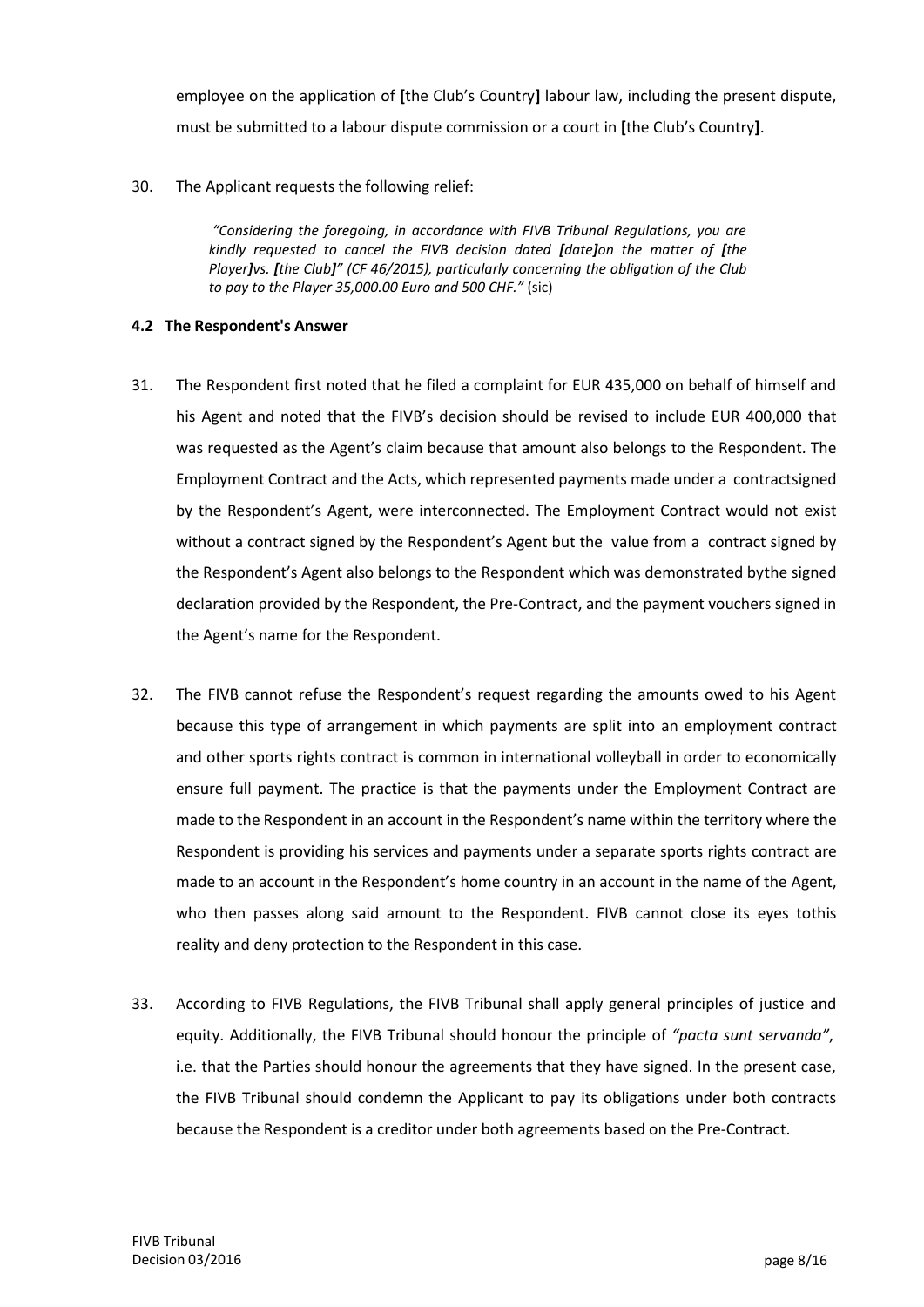34. In his request for relief, the Respondent requested that:

*"Thus, it requires that the FIVB, before the presented documents, review your decision and determine the [Club]must pay the amount of EUR 435,000 [the Player], and if does not pay, the FIVB should impose sanctions the club described in the regulation."* (sic)

# **5. Jurisdiction**

## **5.1 In general**

- 35. The FIVB Tribunal must first examine whether it has jurisdiction to hear the present dispute. In order to do so, it must first look at the relevant provisions of the Regulations.
- 36. Article 2.1 of the Regulations reads as follows:

*"[t]he FIVB Tribunal is competent to decide financial disputes of an international dimension between clubs, players and coaches from within the world of volleyball".*

37. Article 2.2 of the Regulations stipulates that the FIVB Tribunal can only resolve disputes:

*"2.2.1 arising between the natural and legal persons/entities mentioned in Article 2.1;*

*and*

*2.2.2 decided previously by the FIVB/ a Confederation or referred by the FIVB/ a Confederation to the FIVB Tribunal"*

- 38. Article 2.3 of the Regulations grants the FIVB Tribunal the power to rule on its own jurisdiction.
- 39. Thus, in order for the FIVB Tribunal to have jurisdiction over the dispute, the Panel shall examine whether the conditions of both Articles 2.1 and 2.2 are satisfied.
- 40. The present dispute involves a claim for damages by a player **[**from a specific country**]** against a club **[**from a specific country**]**. The FIVB Tribunal finds that this dispute clearly qualifies as a financial dispute of an international dimension between a player and a club in accordance with Articles 2.1 and 2.2.1.
- 41. Furthermore, the Request for Review at hand is made against the Decision, which was rendered by the FIVB. Indeed, the FIVB was competent and decided the case in the first instance under Article 45.11 of the FIVB Sports Regulations. The Panel notes that neither party objected to the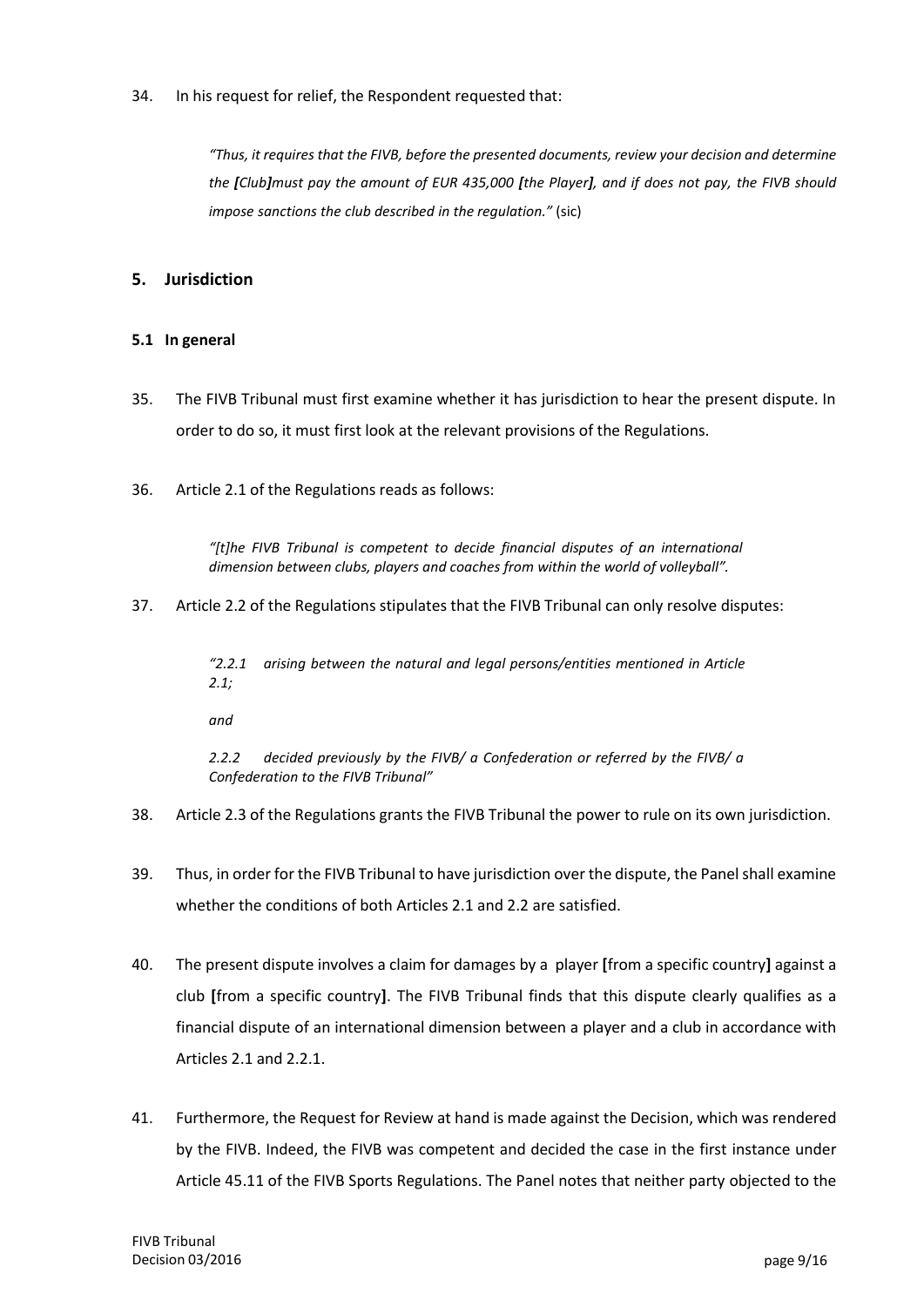FIVB's competence in the initial proceedings. Therefore, the present Request for Review stems from a decision of the FIVB, and the Panel holds that Article 2.2.2 is also satisfied. Based on the above, the conditions of Articles 2.1 and 2.2 are satisfied.

42. The Club contested the FIVB Tribunal's competence to decide the present dispute assertingthat the Article 6.2 of the Employment Contract as well as **[**the Club's Country**]** labour law dictates that employment disputes may be decided only by the **[**Club's Country**]** labour dispute commissions or **[**the Club's Country**]** state courts. The FIVB first notes that Article 6.2 of the Employment Contract states the following:

> *"6.2 All disputes that arise between the Parties from this Employment Contract shall be settled in accordance with the procedure established by the current legislation of the [Club's Country]."*

- 43. The Panel finds that the abovementioned clause is not sufficient to prevent the FIVB Tribunal from retaining competence over the present dispute. The abovementioned clause merely requires the Parties to settle disputes in accordance with current legislation of **[**the Club's Country**]**. The FIVBTribunal finds that it is unclear what is meant by "settled" in this clause. The clause does not expressly require the parties to resolve disputes by litigation or arbitration in **[**the Club's Country**]**. Thus, without an alternative grant of competence, the Employment Contract does not conflict with the FIVB Tribunal's competence provided underthe relevant FIVB Regulations.
- 44. Even if Article 6.2 of the Employment Contract could be interpreted to confer jurisdiction to the **[**Club's Country**]** labour courts (by itself or read in conjunction with Article 382 of the **[**Club's Country**]** Labour Code), said contractual provision does not provide for exclusivity of the **[**Club's Country**]** labour courts. Therefore, without a specific derogation, the Respondent was entitled to file his claim before the FIVB in accordance with the FIVB Sports Regulations, which govern international financial disputes in volleyball. Hence, at best, Article 6.2 of the Employment Contract would provide for two potential paths, one being the FIVB (and a review by the FIVB Tribunal) and one being **[**the Club's Country**]** labour courts.
- 45. Therefore, the Club has failed to demonstrate that FIVB Tribunal's competence to hear this dispute is excluded on the basis of Article 6.2 of the Employment Contract.

# **6. Admissibility**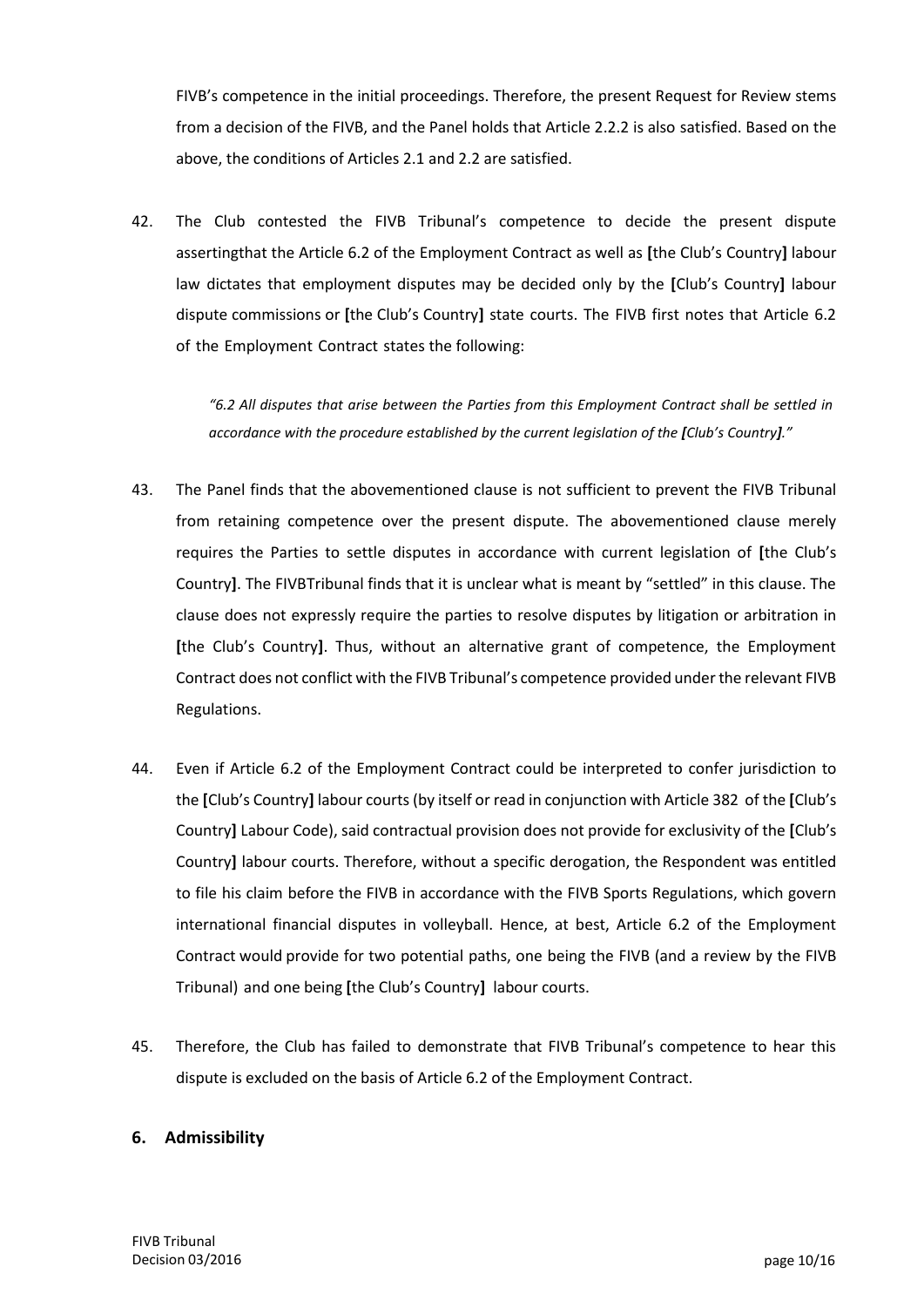- 46. Before turning to the merits, the Panel would like state in a little more detail its reasons behind declaring the Respondent's Request for Review inadmissible in its Procedural Order , in light of the fact that the Respondent failed to provide a direct answer to the Applicant's Request for Review and continued to insist that the Panel review the amount awarded by the FIVB.
- 47. The Panel would first like to emphasize that the decision made in the Procedural Order is correct and shall stand. First, the Panel would like to note that the application of *ex aequo et bono* principles is limited to the decision on the merits based on the plain language of Article 13 of the Regulations, which is titled "Law Applicable to the Merits", and is, thus, not applicable to procedural matters. However, the Regulations fail to mention what law is applicable to procedural matters before the FIVB Tribunal. As a body with its seat in Lausanne, Switzerland (*see* Article 3 of the Regulations), the FIVB Tribunal must, therefore, interpret the procedural provisions of the Regulations bearing in mind the principles of Swiss procedural lawin civil matters. Under Swiss law, a state judge cannot – in principle – extend or reinstate a deadline to review a decision if it has been missed (*see* BGE [Decisions of the Swiss Federal Tribunal] 101 II 86 E. 2; *see also* Haas, Ulrich, *The "Time Limit for Appeal" in Arbitration Proceedings before the Court of Arbitration for Sport (CAS)* in CAS Bulletin 2/2011, p.13, fn 87). Also, there is no provision in the Regulations which would provide otherwise, i.e. depart from this Swiss law principle.
- 48. Moreover, this practice that the deadline to submit an appeal or, in this case, a Request for Review cannot be extended is in line with the practice of the Court of Arbitration for Sport. This practice is demonstrated in Article R32 of the Code for Sports‐Related Arbitration, which in relevant part, that:

*"Upon application on justified grounds and after consultation with the other party (or parties), either the President of the Panel or, if he/she is not yet appointed, the President of the relevant Division, may extend the time limits provided in these Procedural Rules, with the exception of the time limit for the filing of the statement of appeal, if the circumstances so warrant and provided that the initial time limit has not already expired. With the exception of the time limit for the statement of appeal, any request for a first extension of time of a maximum of five days can be decided by the CAS Secretary General without consultation with the other party (ies)."* (emphasis added)

49. The Respondent's Agent was made aware of this practice that the deadline to file the Respondent's Request for Review could not be extended. Despite this notification from the FIVB, the Respondent's Agent chose to file the Request for Review late. Unfortunately, for the Respondent, he must bear the responsibility for his Agent's late filing.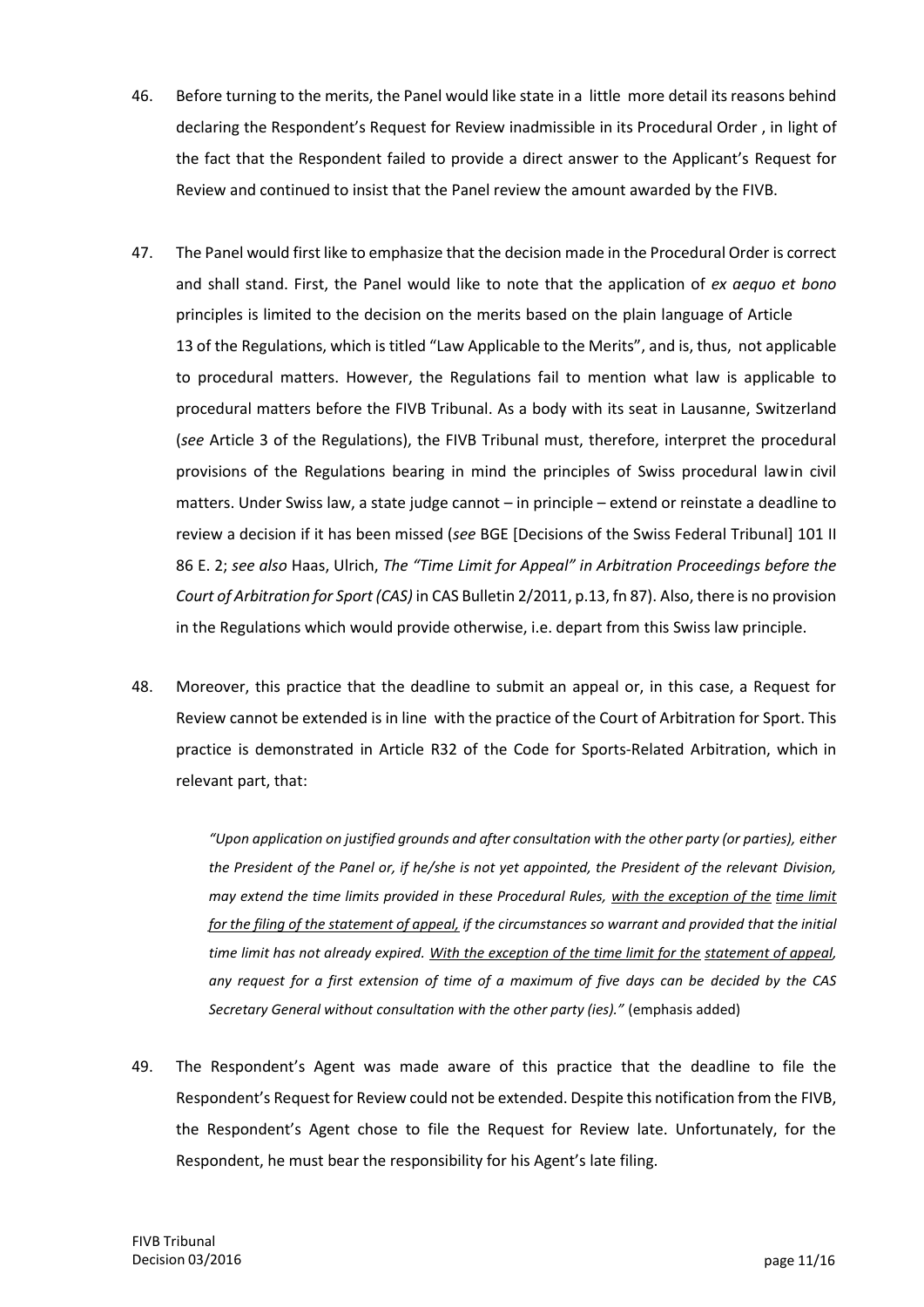50. Hence, the Panel finds that the Respondent's Request for Review must be declared inadmissible in the present proceedings because it was not filed within the deadline provided in Article 45.11.2 of the FIVB Sports Regulations.

## **7. Discussion**

#### **7.1 Applicable Law**

51. Under the heading "Law Applicable to the Merits", Article 13 of the Regulations reads as follows:

*"Unless otherwise agreed by the parties, the Tribunal shall apply general considerations of justice and fairness without reference to any particular national or international law (ex aequo et bono)."*

- 52. Neither of the parties has contested the applicability of *ex aequo et bono* to the present dispute nor based their arguments on any national law as it relates to the merits of this dispute. In light of the above, the Panel will decide the issues submitted to it in this proceeding*ex aequo et bono*.
- 53. In substance, it is generally considered that an arbitrator deciding *ex aequo et bono* receives "*a mandate to give a decision based exclusively on equity, without regard to legal rules. Instead of applying general and abstract rules, he/she must stick to the circumstances of the case*".<sup>2</sup>
- 54. In light of the foregoing matters, the Panel makes the following findings.

#### **7.2 Findings**

- 55. In its Request for Review, the Applicant seeks to argue that it has paid all of the amounts outstanding under the Employment Contract with the exception of EUR 33,247. In support of its proposition, it provides a chart purportedly demonstrating the total amount owed under the Employment Contract and a Certificate alleged proving the payments made pursuant tothe Employment Contract.
- 56. First, the Panel notes that it is uncontested that the Applicant admits that it owes EUR 33,247. Consequently, the Panel awards this amount. Therefore, the amount in controversy in the present dispute is EUR 1,753, i.e. the difference between the EUR 35,000 awarded by the FIVB

<sup>2</sup> POUDRET/BESSON, Comparative Law of International Arbitration, London 2007, No. 717, pp. 625‐626.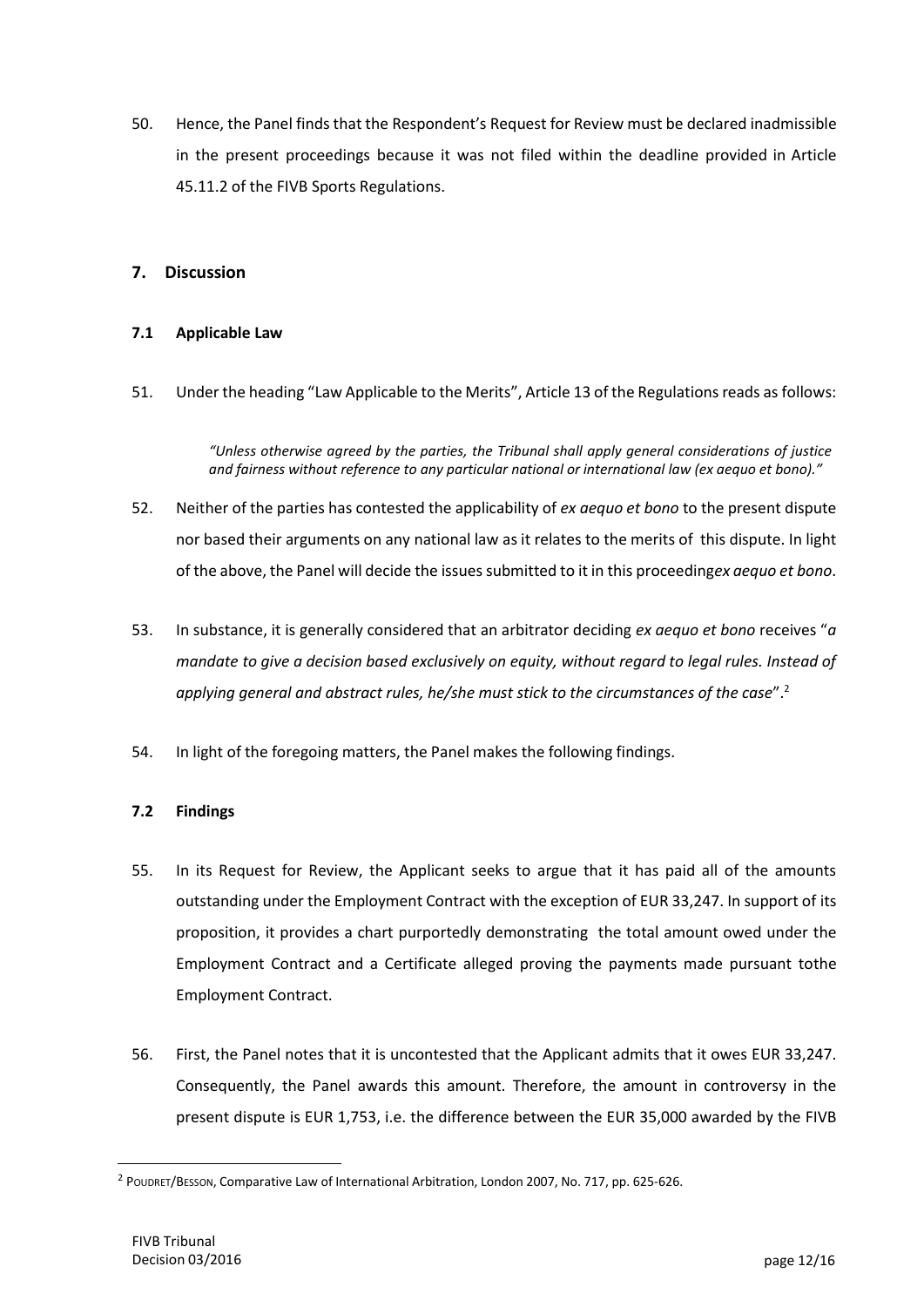in the first instance and the EUR 33,247 admitted by the Club.

- 57. Turning to the Applicant's arguments about the remaining amount in controversy, the Applicant bears the burden of proof for its argument that it paid the remainder of the outstanding salaries. In order to satisfy its burden of proof, the Applicant must provide concrete proof supporting its allegations.
- 58. Turning to the evidence provided, the Applicant has asked that the Panel overturn the decision, in essence, based on one document: the Certificate. The Certificate purports to prove the payments made to the Respondent. However, this document, while coming from the Applicant's bank, is merely a secondary source of evidence, i.e. it is a summary document describing payments rather than actual proof of payments made. The Panel notes that the Decision expressly provided the Applicant with guidance as to the type of evidence that itcould provide in order to meet its burden of proof: bank SWIFT payment records or bank transfer documents. The Certificate is neither of these.
- 59. Moreover, even if the Certificate were considered as evidence of the amount owed, the Respondent's calculations incorrectly assert that it did not owe EUR 35,000 based on the Certificate. As it is clear from the Employment Contract, the Applicant was to pay the Respondent a total of EUR 50,000 net for the 2014/15 season. Consequently, rather than translate all of the amounts into **[**the Club's Country's Currency**]**as the Applicant did, the Panel reviewed the Applicant's calculations by converting the amounts allegedly paid in the Certificate for the **[**year**]**/**[**year**]** season into Euros using the exchange rates provided by the Applicant in its submission. The below table demonstrates how much was paid in Euros according to the Certificate:

|                 | Amount of Payment        | <b>Exchange Rate</b> |                      |
|-----------------|--------------------------|----------------------|----------------------|
| Date of Payment | (provided in Certificate | (provided by         | Amount paid in Euros |
|                 | in [the Club's           | Applicant)           |                      |
|                 | Country's Currency])     |                      |                      |
| [date]          | 239,760                  | 49.95 to 1           | 4,800.00             |
|                 |                          |                      |                      |
| [date]          | 100,000                  | 49.95 to 1           | 2,002.00             |
|                 |                          |                      |                      |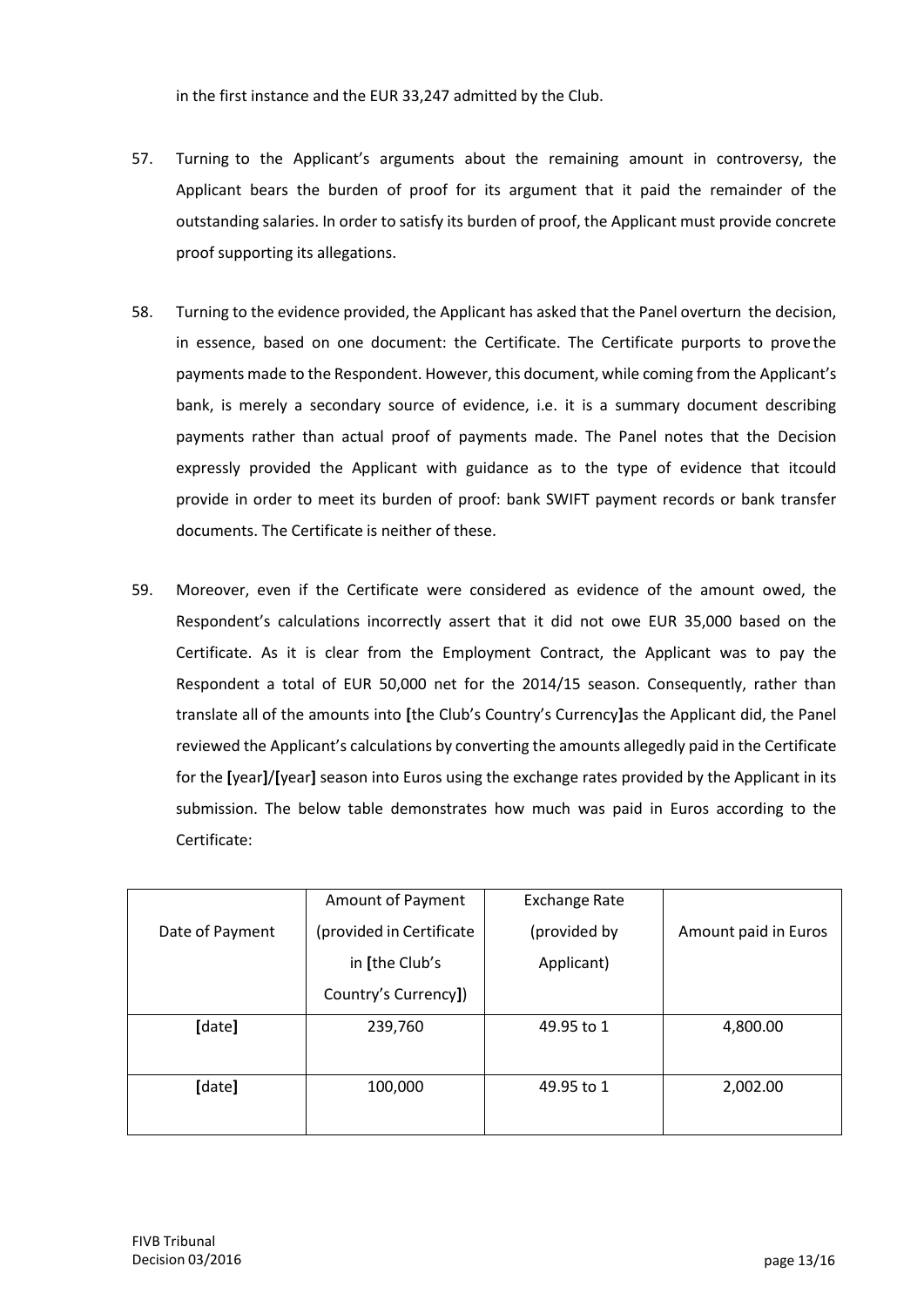| [date]       | 70,000     | 68.34 to 1 | 1,401.40  |
|--------------|------------|------------|-----------|
| [date]       | 77,430     | 68.34 to 1 | 1,133.01  |
|              |            |            |           |
| [date]       | 200,000    | 68.68 to 1 | 2,912.05  |
| [date]       | 172,409.00 | 63.36 to 1 | 2721.10   |
| <b>TOTAL</b> |            |            | 14,969.56 |

- 60. When subtracting the total provided in the table above from the EUR 50,000 net salary provided in the Employment Contract, the outstanding amount owed by the Applicant based on the payments reflected in the Certificate is EUR 35,030.44. The Panel also notes that the Applicant withheld EUR 179 from the Respondent's wages due to taxes on complementary food. The Panel finds that the Applicant has provided no evidence to substantiate its ability to withhold these amounts from the Respondent's salary and meet its burden of proof. Thus, the payments as reflected in the Certificate do not, in fact, demonstrate the Applicant's contentionthat it actually owes less than the amount awarded by the FIVB in the first instance.
- 61. For the sake of completeness, the Panel also noted that the Respondent requested its initial request for relief before the FIVB in its Answer. However, the FIVB awarded the Respondent less than its initial request, and the Respondent did not file a Request for Review within the time limit (*see above* Section 6). Therefore, the Panel cannot award more than the amount awarded in the Decision because the Respondent failed to file a Request for Review within the time limit. Consequently, the Panel upholds the Decision and awards the Respondent EUR 35,000.

#### **6.4 Costs**

- 62. In its Decision, the FIVB ordered the Applicant to pay the full amount of costs of CHF 500 for the proceedings before the FIVB. Given that the Decision was upheld in full and the Applicant's Request for Review was dismissed, the FIVB Tribunal orders that the Respondent is entitled to the CHF 500 awarded in the Decision.
- 63. The Respondent made no additional requests for costs or expenses.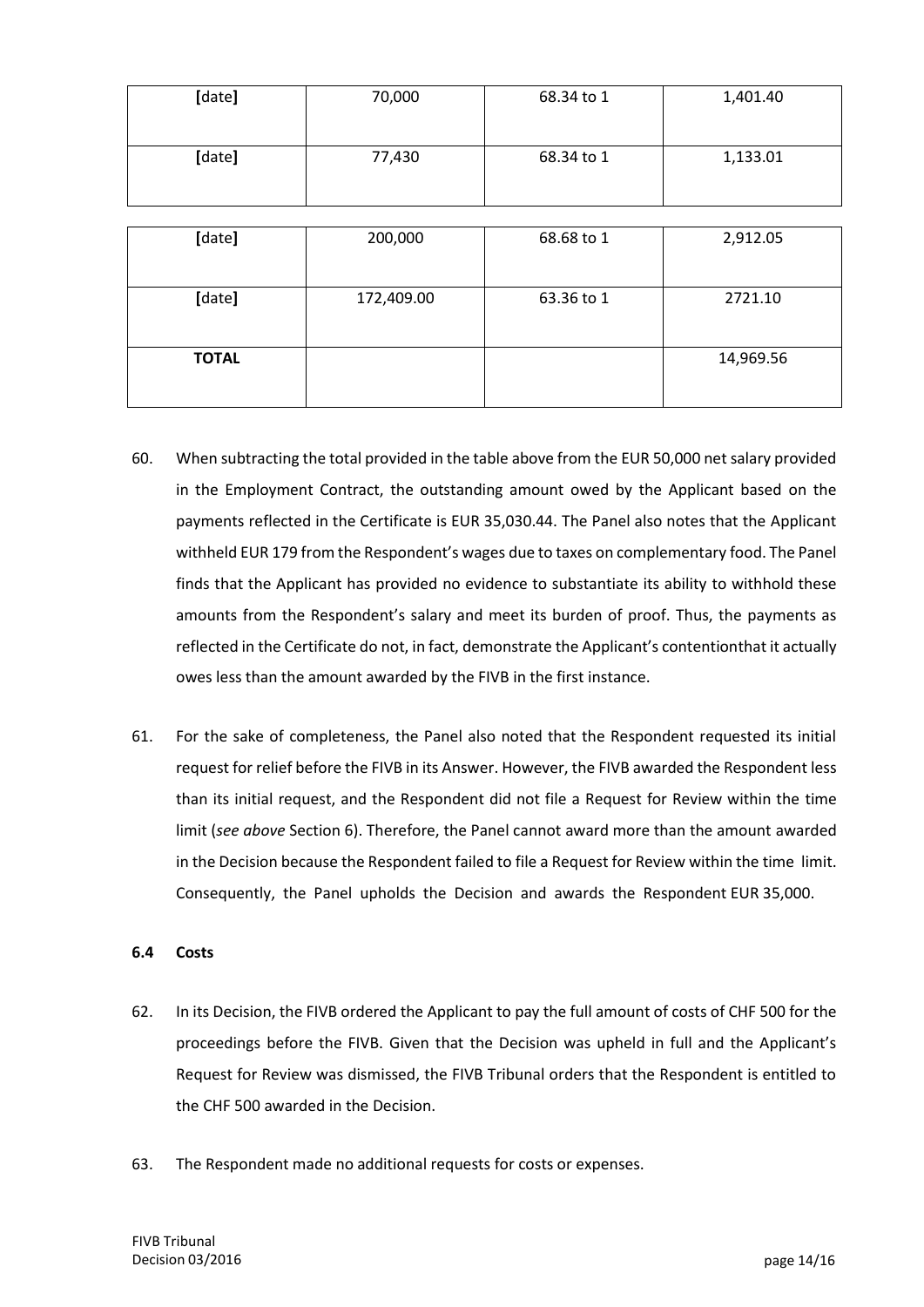# **DECISION**

- 64. For the reasons set forth above, the Panel decides as follows:
	- **1. The Request for Review filed by [the Club]is dismissed in itsentirety.**
	- **2. The decision rendered by the FIVB on [date]is upheld in full.**
	- **3. Any other requests for relief are dismissed.**

Lausanne, seat of the proceedings, **[**date**]**.

Liu Chi Acting Chairman of the FIVB Tribunal

Piotr Stolarsk

CEV Substitute Member

Lic arlos J. Beltran NORCECA Member